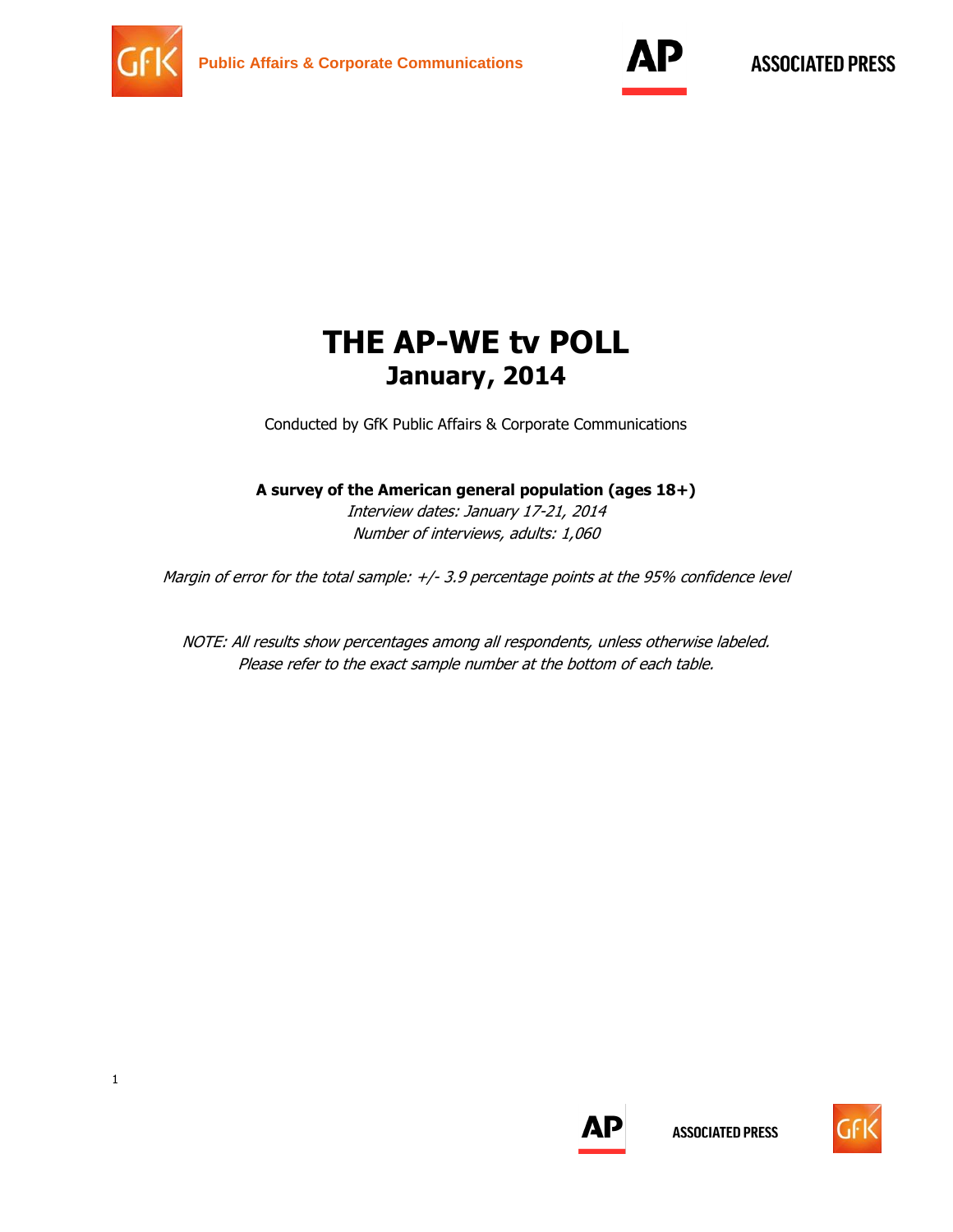#### All questions previously released

| VAL1. |  | Are you now married, widowed, divorced, separated, or have you never been married? |
|-------|--|------------------------------------------------------------------------------------|
|       |  |                                                                                    |

|                      | 1/17-21/14    |
|----------------------|---------------|
| Married              | 54            |
| Widowed              | 4             |
| Divorced             | 13            |
| Separated            | $\mathcal{P}$ |
| Never married        | 25            |
| Refused/Not answered | $\mathcal{P}$ |
| Based on:            | $N = 1,060$   |

#### VAL2. [WIDOWED, DIVORCED OR NEVER MARRIED] Are you currently in a committed romantic relationship, or not?

|                                          | 1/17-21/14 |
|------------------------------------------|------------|
| Yes, in a committed relationship         | 34         |
| No, not in a committed relationship      | 66         |
| Refused/Not answered                     | $\ast$     |
| Based on: Widowed/Divorced/Never married | $N = 398$  |

## VAL3. [IN A COMMITTED RELATIONSHIP] Do you live with your current partner, or not?

|                                      | 1/17-21/14   |
|--------------------------------------|--------------|
| Yes, live with current partner       | 57           |
| No, do not live with current partner | 43           |
| Refused/Not answered                 |              |
| Based on:                            | <i>N=127</i> |



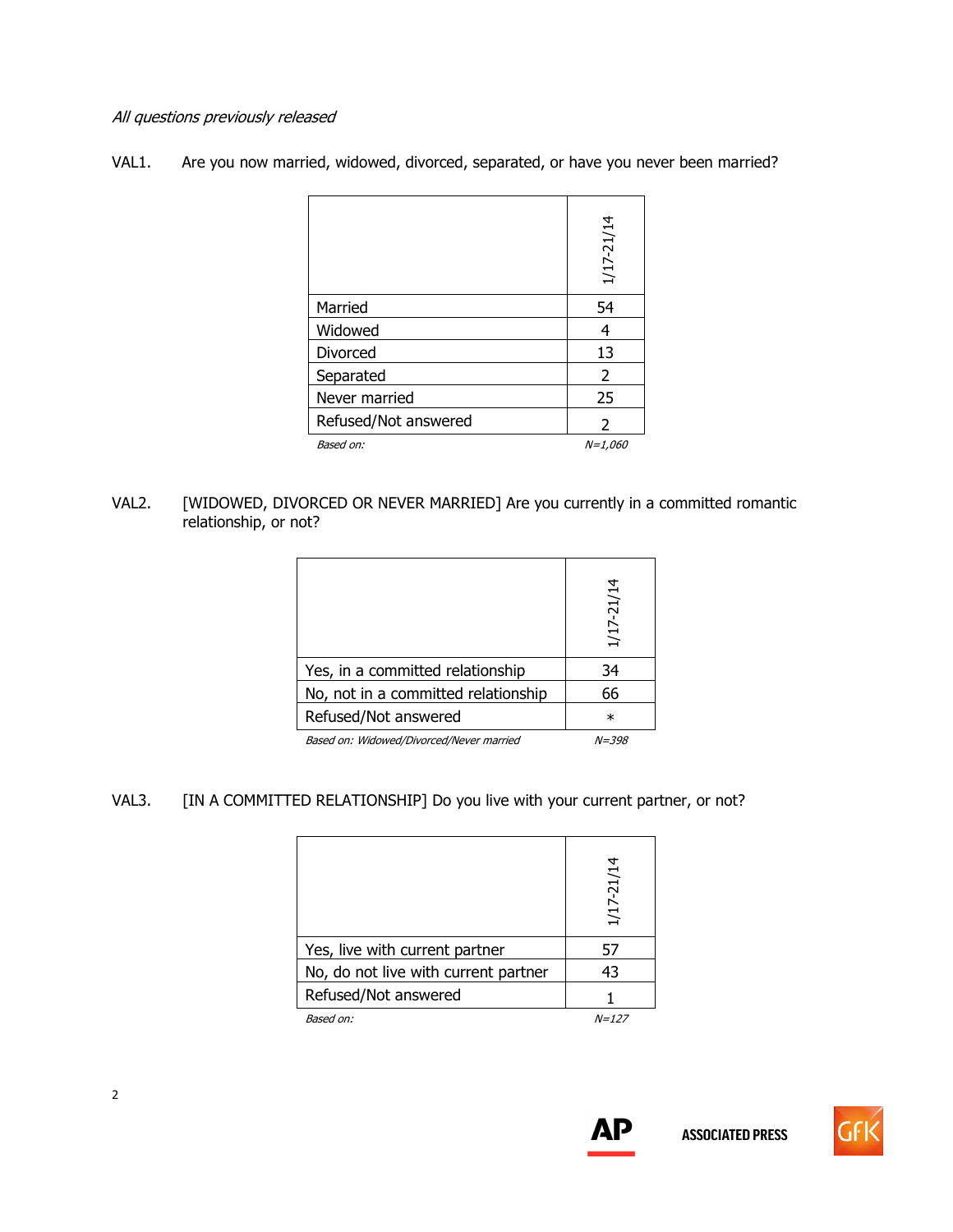|  | VAL4. |  | [IF MARRIED] How long, in years and months, have you been married? |  |
|--|-------|--|--------------------------------------------------------------------|--|
|--|-------|--|--------------------------------------------------------------------|--|

|                                | 1/17-21/14   |
|--------------------------------|--------------|
| Less than 1 year               | 3            |
| 1 year to less than 5 years    | 11           |
| 5 years to less than 10 years  | 16           |
| 10 years to less than 20 years | 27           |
| 20 years to less than 30 years | 14           |
| 30 years or more               | 29           |
| Refused/Not answered           |              |
| Based on: Married              | <i>N=631</i> |

VAL5. [IF MARRIED OR IN A COMMITTED RELATIONSHIP] How long, in years and months, have you been in your current romantic relationship? [IF MARRIED (QVAL1=1) SHOW: Please indicate the total length of your relationship, including any time you were together before getting married.]

|                                | 1/17-21/14 |
|--------------------------------|------------|
| Less than 1 year               | 3          |
| 1 year to less than 5 years    | 12         |
| 5 years to less than 10 years  | 19         |
| 10 years to less than 20 years | 26         |
| 20 years to less than 30 years | 13         |
| 30 years or more               | 25         |
| Refused/Not answered           | 2          |
|                                |            |

Based on: Married/Committed N=758



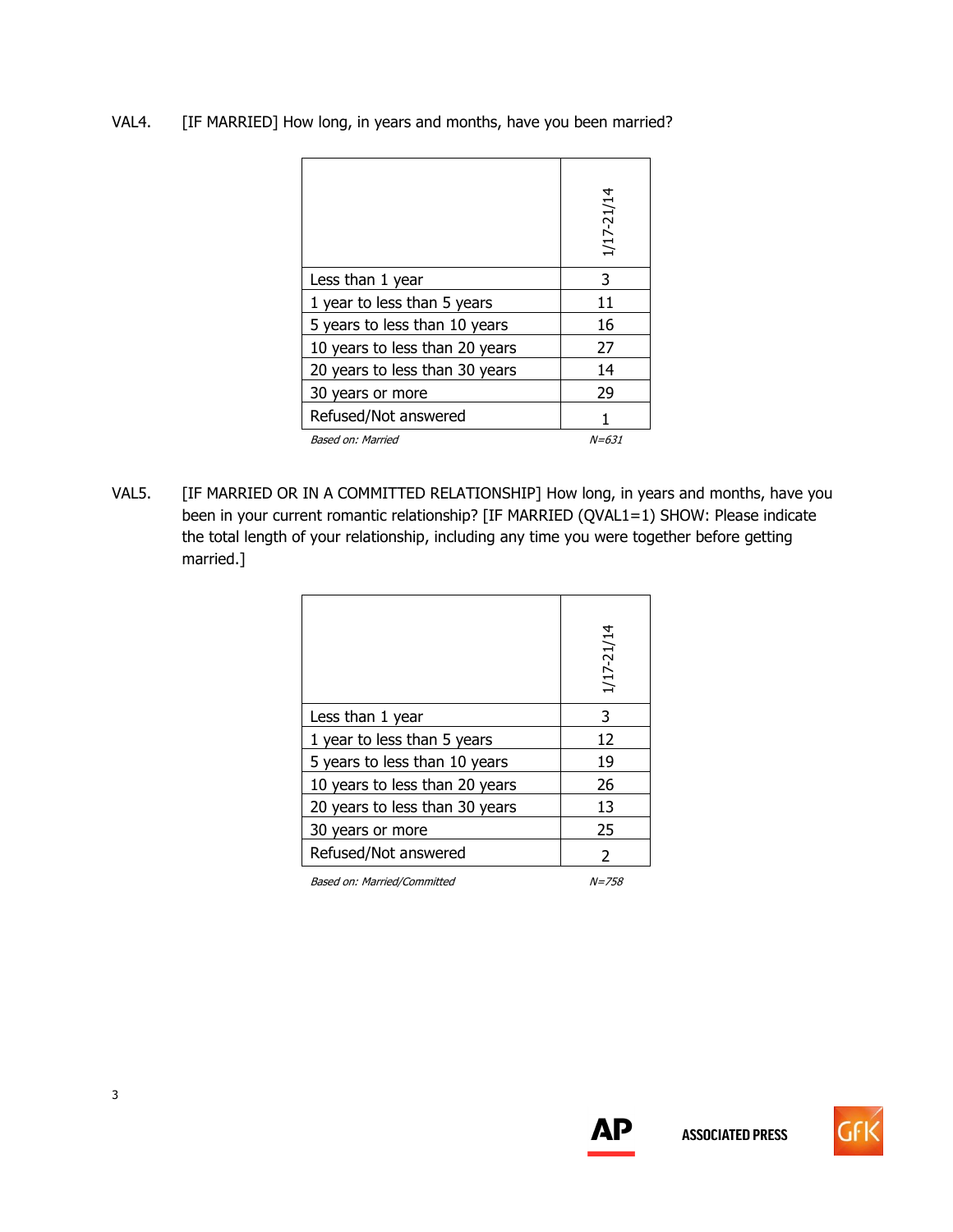VAL5a. [MARRIED] Who made the marriage proposal in your family -- you or your spouse?

|                           | 1/17-21/14 |
|---------------------------|------------|
| You proposed              | 40         |
| Your spouse proposed      | 41         |
| It was a mutual agreement | 18         |
| Some other arrangement    |            |
| Refused/Not answered      | $\ast$     |
| Based on: Married         | $N = 631$  |

VAL6 through VAL10 previously released

VAL11. [IF WIDOWED, DIVORCED OR NEVER MARRIED] Do you, personally, want to get married [if Q1 = 2 or 3, show: again**]** someday or not?

|                                   | 1/17-21/14 |
|-----------------------------------|------------|
| Yes, would like to get married    | 56         |
| No, would not like to get married | 44         |
| Refused/Not answered              | $\ast$     |
|                                   |            |

Based on: Widowed/Divorced or Never married New York 1998



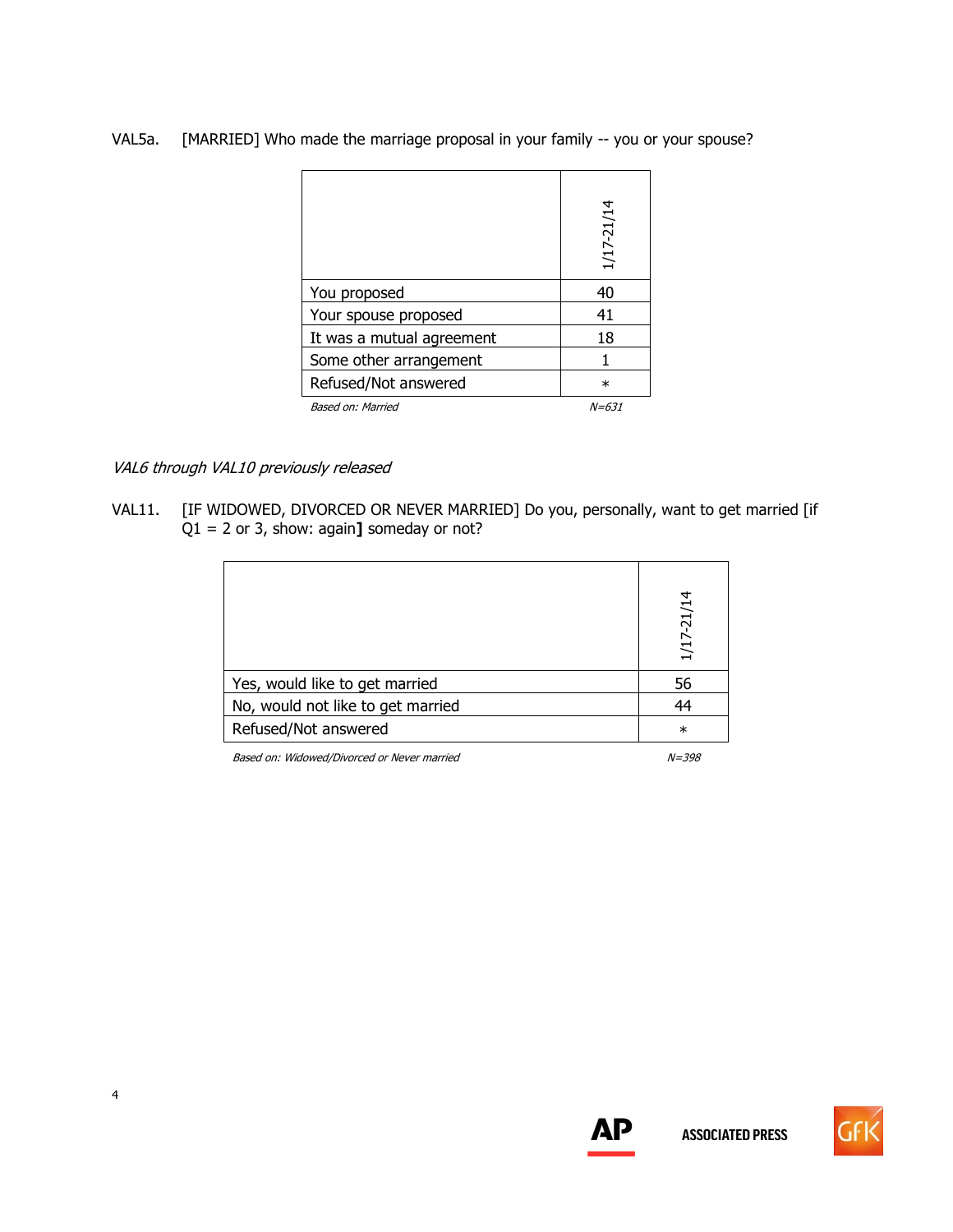VAL11b. [WOULD LIKE TO GET MARRIED & FEMALE] If you had a significant other whom you wanted to marry, would you consider proposing marriage?

|                                                                   | 1/17-21/14 |
|-------------------------------------------------------------------|------------|
| I would definitely consider proposing to my significant other     | 23         |
| I would probably consider proposing to my significant other       | 24         |
| I would probably not consider proposing to my significant other   | 29         |
| I would definitely not consider proposing to my significant other | 25         |
| Refused/Not answered                                              |            |
| Based on: Would like to get married & female                      | $N = 99$   |

VAL11c. Do you think it is acceptable or unacceptable for a woman to be the one to propose marriage?

|                      | 1/17-21/14 |
|----------------------|------------|
| Acceptable           | 74         |
| Unacceptable         | 23         |
| Refused/Not answered |            |

Based on:  $N=1,060$ 



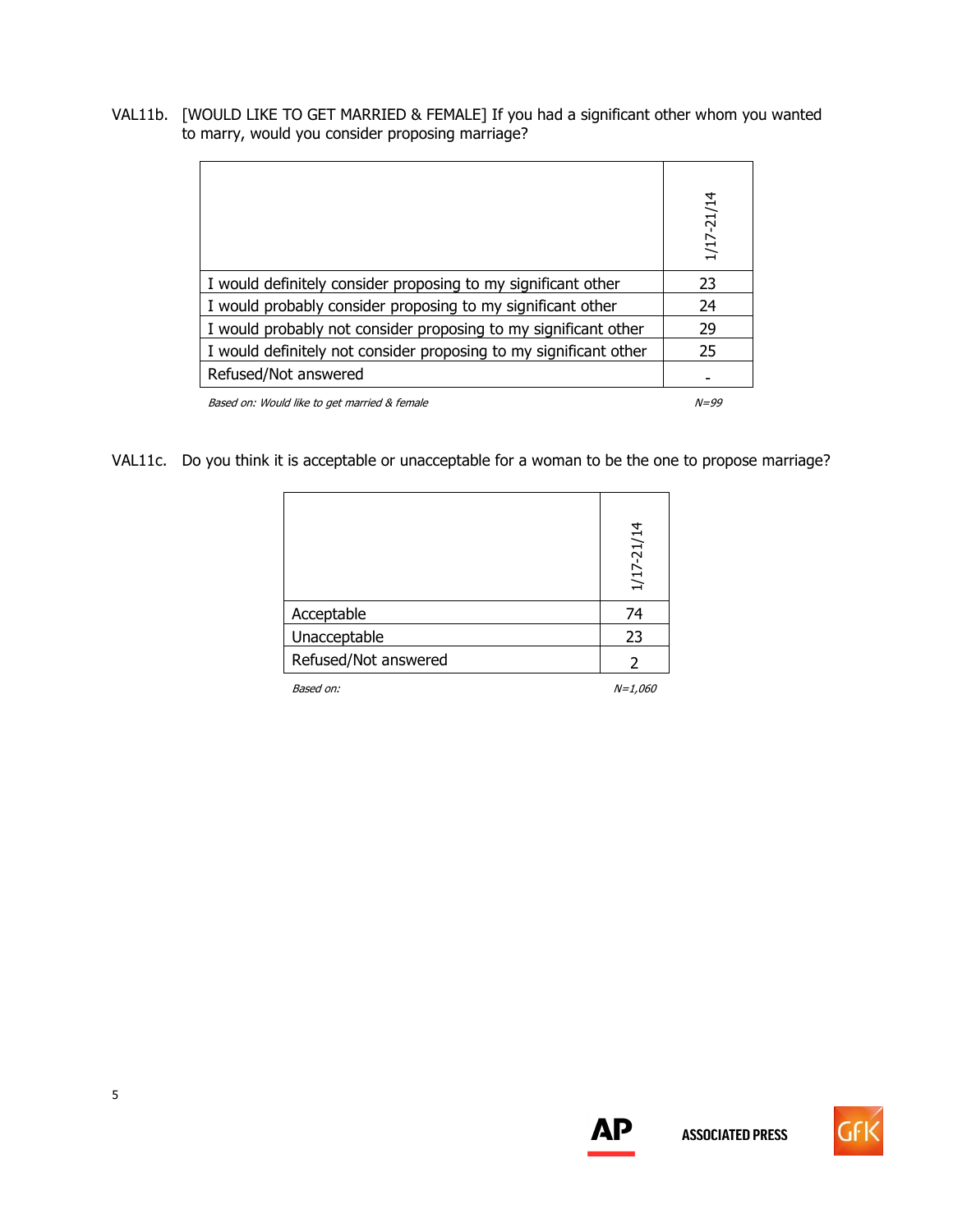|                  | 4<br>Ė<br>$\mathbf{\mathbf{\mathbf{\mathbf{\mathbf{\mathbf{\mathbf{H}}}}}}}$<br>$\overline{\mathsf{N}}$<br>↖<br>$\blacksquare$<br>$\overline{\phantom{0}}$<br>$\overline{ }$ | $\sim$<br>$\overline{\phantom{0}}$<br>∼<br>$\sigma$<br>心<br>$\sim$<br>$\blacksquare$ | $10/3 - 7/13*$ | 15/13<br>$\blacksquare$<br>$\overline{\phantom{0}}$<br>$\frac{1}{4}$ | m<br>14/1<br>$1/10-$ | 8/16-20/12 | 18/12<br>6/14 | 5/3-7/12 | 2/16-20/12 | 12/11<br>12/8 | $\mathbf{\mathbf{\mathbf{\mathbf{\mathbf{\mathbf{\mathbf{\mathbf{H}}}}}}}$<br>7/1<br>$\overline{\phantom{0}}$<br><u>بہ</u><br>$\frac{1}{2}$ | 8/18-22/11 | 20/11<br>6/16 | ᅱ<br>$-9/1$<br>5/5 | $\overline{\phantom{0}}$<br>$\overline{\phantom{0}}$<br>28/<br>3/24 | ⊣<br>10/1<br>1/5 |
|------------------|------------------------------------------------------------------------------------------------------------------------------------------------------------------------------|--------------------------------------------------------------------------------------|----------------|----------------------------------------------------------------------|----------------------|------------|---------------|----------|------------|---------------|---------------------------------------------------------------------------------------------------------------------------------------------|------------|---------------|--------------------|---------------------------------------------------------------------|------------------|
| Supporter        | 27                                                                                                                                                                           | 20                                                                                   | 17             | 23                                                                   | 22                   | 27         | 23            | 22       | 25         | 30            | 28                                                                                                                                          | 25         | 33            | 30                 | 30                                                                  | 31               |
| Not a supporter  | 67                                                                                                                                                                           | 76                                                                                   | 78             | 62                                                                   | 64                   | 63         | 65            | 67       | 71         | 64            | 68                                                                                                                                          | 70         | 61            | 63                 | 65                                                                  | 61               |
| Don't know [VOL] | na                                                                                                                                                                           | na                                                                                   | na             | 12                                                                   | 13                   | 8          | 10            | 10       | 4          | 6             | 4                                                                                                                                           | 5          | 5             | ⇁                  | 6                                                                   | ⇁                |
| Refused/Not      |                                                                                                                                                                              |                                                                                      |                |                                                                      |                      |            |               |          |            |               |                                                                                                                                             |            |               |                    |                                                                     |                  |
| Answered         | 6                                                                                                                                                                            | 4                                                                                    | 5              | 3                                                                    |                      |            |               | 1        |            |               | $\ast$                                                                                                                                      | $\ast$     |               | $\ast$             | $\ast$                                                              | $\ast$           |
|                  |                                                                                                                                                                              |                                                                                      |                |                                                                      |                      |            |               |          |            |               |                                                                                                                                             |            |               |                    |                                                                     |                  |

Based on: N=1,060 N=1,367 N=1,227 N=1,004 N=1,004 N=1,006 N=1,007 N=1,004 N=1,000 N=1,000 N=1,000 N=1,000 N=1,001 N=1,001 N=1,001 N=1,001

## TP4. Do you consider yourself a supporter of the Tea Party movement, or are you not a supporter of the Tea Party movement?



**ASSOCIATED PRESS**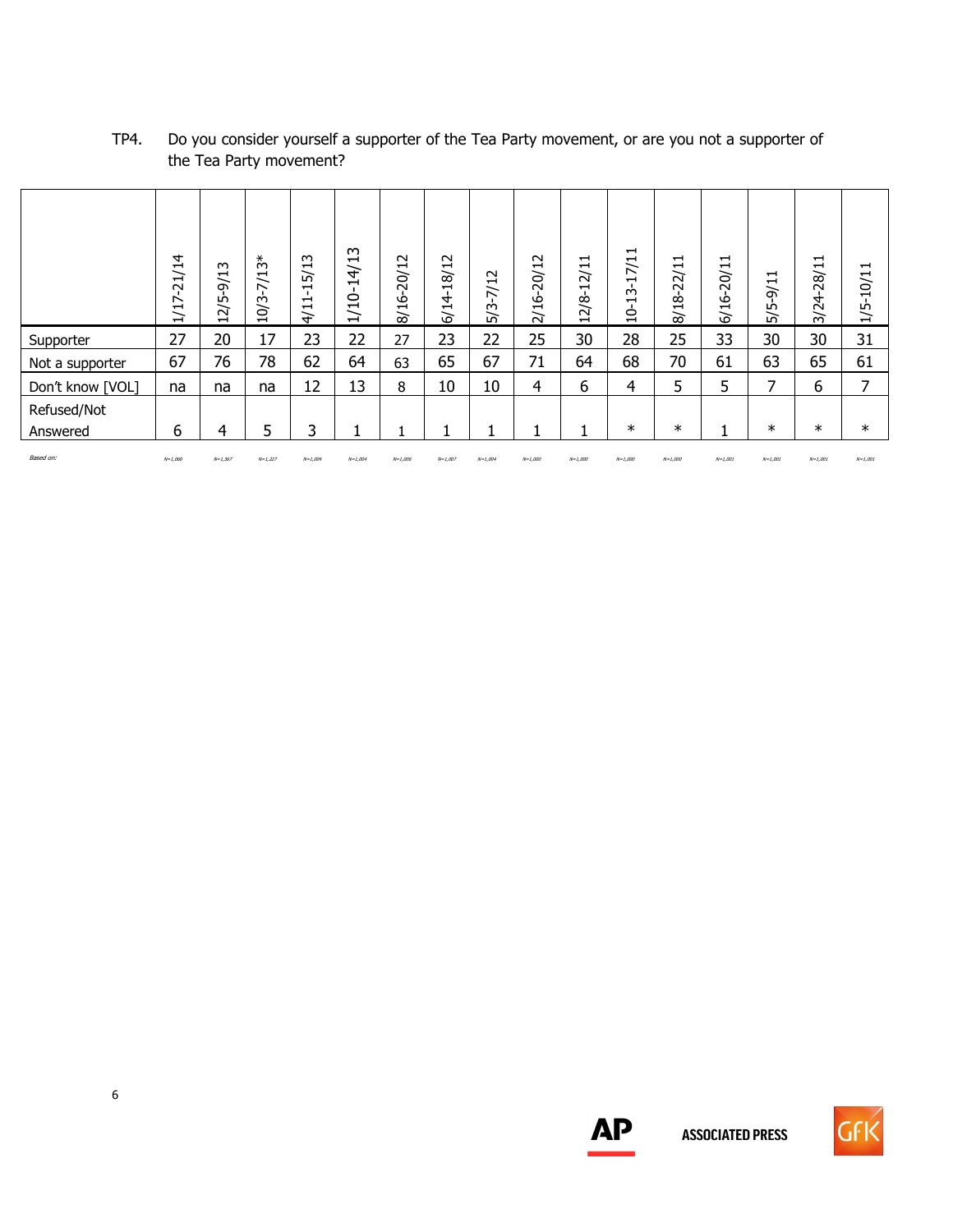|                      | $7 - 21/14$<br>$\frac{1}{1}$ | $\sim$<br>$2/5 - 9/1$<br>$\overline{\phantom{0}}$ | $-7/13*$<br>10/3 | $4/11 - 15/13$ | m<br>$\mathbf{\mathbf{\mathbf{\mathbf{\mathbf{\mathbf{\mathbf{-}}}}}}$<br>$\frac{4}{5}$<br>$\overline{\phantom{0}}$<br>1/10 | 11/29-12/3/12 | <b>TOTAL</b><br>10/19-23/12 | VOTERS<br><b>REGISTERED</b><br>10/19-23/12 | ERS<br>5<br>$\overline{12}$<br>$\approx$<br>KELY<br>LIKELY<br>10/19-23<br>戸 | $\sim$<br>$\mathbf{\mathbf{\mathbf{\mathbf{\mathbf{\mathbf{\mathbf{\mathbf{H}}}}}}$<br>$3 - 17/$<br><b>TOTAL</b><br>9/13-17 | VOTERS<br><b>REGISTERED</b><br>9/13-17/12 | $\sim$<br>$\overline{\phantom{0}}$<br>$\approx$<br>VOTERS<br>≿<br><b>LIKEI</b><br>17/12 | 8/16-20/12 |
|----------------------|------------------------------|---------------------------------------------------|------------------|----------------|-----------------------------------------------------------------------------------------------------------------------------|---------------|-----------------------------|--------------------------------------------|-----------------------------------------------------------------------------|-----------------------------------------------------------------------------------------------------------------------------|-------------------------------------------|-----------------------------------------------------------------------------------------|------------|
| Democrat             | 33                           | 29                                                | 31               | 27             | 29                                                                                                                          | 33            | 31                          | 32                                         | 34                                                                          | 31                                                                                                                          | 32                                        | 31                                                                                      | 31         |
| Independent          | 23                           | 28                                                | 27               | 29             | 30                                                                                                                          | 27            | 27                          | 28                                         | 27                                                                          | 29                                                                                                                          | 30                                        | 30                                                                                      | 30         |
| Republican           | 25                           | 23                                                | 23               | 21             | 21                                                                                                                          | 23            | 25                          | 28                                         | 30                                                                          | 22                                                                                                                          | 25                                        | 30                                                                                      | 23         |
| None of these        | 18                           | 17                                                | 15               | 20             | 19                                                                                                                          | 15            | 14                          | 8                                          | 6                                                                           | 17                                                                                                                          | 13                                        | 8                                                                                       | 15         |
| Don't know [VOL]     | na                           | na                                                | na               |                | $\ast$                                                                                                                      |               | $\overline{2}$              | $\overline{2}$                             | $\ast$                                                                      |                                                                                                                             |                                           | 1                                                                                       |            |
| Refused/Not Answered | 2                            | 2                                                 | 3                | 3              | 1<br>T.                                                                                                                     | 2             | 2                           | 2                                          | 3                                                                           | $\ast$                                                                                                                      | $\ast$                                    | $\ast$                                                                                  |            |
| Based on:            | $N = 1,060$                  | $N = 1,367$                                       | $N=1,227$        | $N=1,004$      | $N=1,004$                                                                                                                   | $N=1,002$     | $N = 1,186$                 | $N=1,041$                                  | $N = 839$                                                                   | $N = 1,512$                                                                                                                 | $N=1,282$                                 | $N = 807$                                                                               | $N=1,006$  |

## PID1. Do you consider yourself a Democrat, a Republican, an independent or none of these?

PID1/i. Do you consider yourself a Democrat, a Republican, an independent or none of these? IF "INDEPENDENT" OR "NONE," OR REFUSAL, ASK: Do you lean more toward the Democrats or the Republicans?

|                                | 1/17-21/14     | 12/5-9/13 | $10/3 - 7/13*$ | 4/11-15/13     | 1/10-14/13     | 11/29-12/3/12  |
|--------------------------------|----------------|-----------|----------------|----------------|----------------|----------------|
| <b>Total Democrat</b>          | 44             | 42        | 44             | 44             | 46             | 49             |
| Democrat                       | 33             | 29        | 31             | 27             | 29             | 33             |
| Independent - lean Democratic  | 9              | 8         | 10             | 10             | 12             | 10             |
| None - lean Democratic         | $\overline{2}$ | 4         | 3              | 7              | 5              | 6              |
| <b>Total Republican</b>        | 35             | 37        | 35             | 37             | 36             | 37             |
| Republican                     | 25             | 23        | 23             | 21             | 21             | 23             |
| Independent – lean Republican  | 8              | 11        | 9              | 11             | 9              | 9              |
| None - lean Republican         | 2              | 4         | 3              | 5              | 6              | 5              |
| Independent - don't lean       | 5              | 10        | 9              | 7              | 7              | 6              |
| None - don't lean              | 16             | 12        | 12             | 6              | 6              | 4              |
| [VOL] Independent - lean other | na             | na        | na             | 1              | 1              | 1              |
| [VOL] None - lean other        | na             | na        | na             | $\overline{2}$ | 1              | 1              |
| Don't know                     | na             | na        | na             | $\overline{2}$ | $\overline{2}$ | 1              |
| Refused/Not answered           |                |           |                | $\overline{2}$ | 1              | $\overline{2}$ |
| Based on:                      | $N=1,060$      | $N=1,367$ | $N=1,227$      | $N=1,004$      | $N=1,004$      | $N=1,002$      |



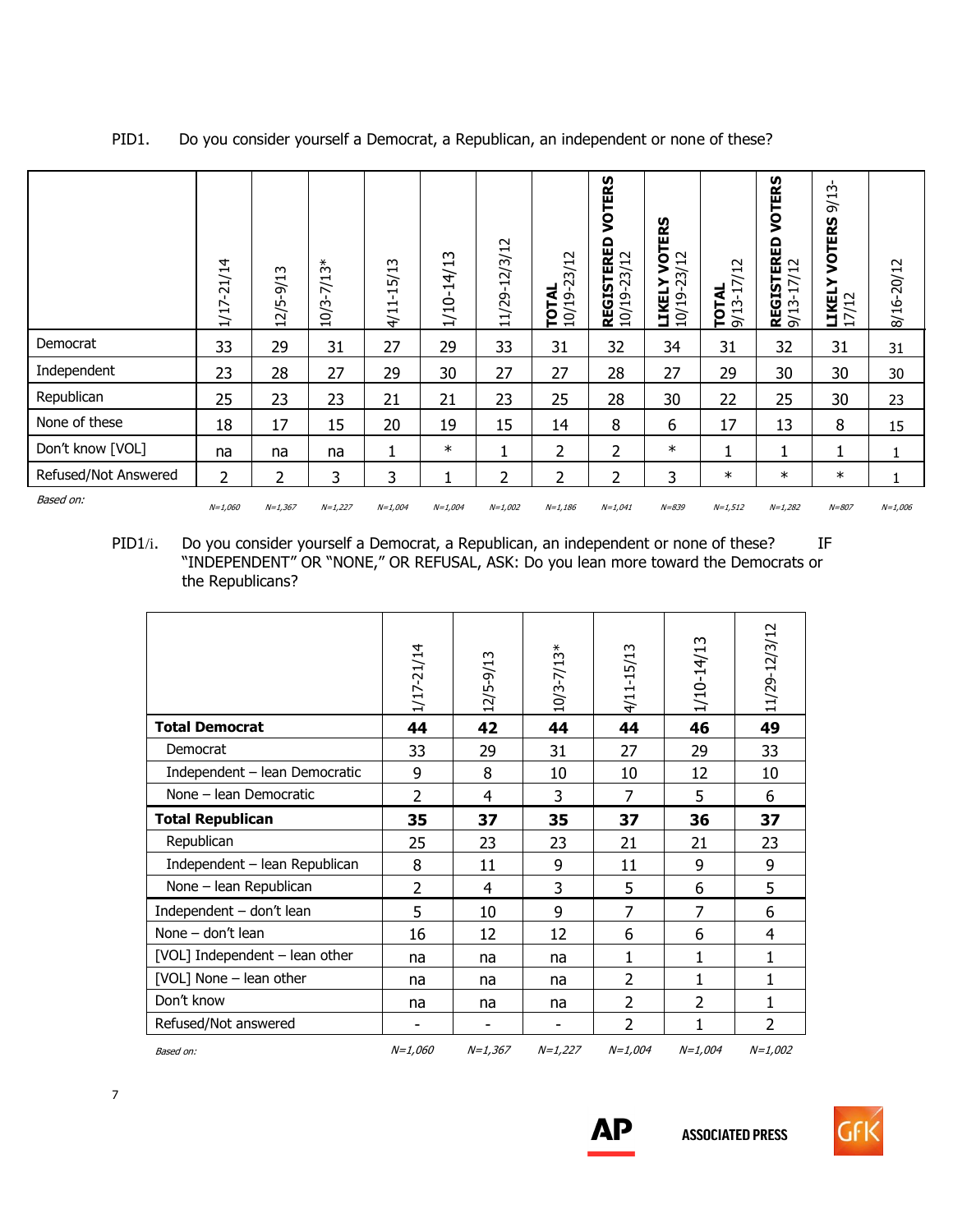## G11b. Generally speaking, do you consider yourself a…?

|                      | $-21/14$<br>1/17 | 12/5-9/13 | $10/3 - 7/13*$ | $4/11 - 15/13$ | 1/10-14/13 | $-12/3/12$<br>11/29 |
|----------------------|------------------|-----------|----------------|----------------|------------|---------------------|
| Liberal              | 20               | 20        | 18             | 22             | 21         | 21                  |
| Conservative         | 38               | 35        | 36             | 40             | 37         | 40                  |
| Moderate             | 38               | 42        | 41             | 30             | 35         | 32                  |
| Don't know           | na               | na        | na             | 6              | 5          |                     |
| Refused/Not answered | 5                | 4         | 5              | ำ              |            |                     |
| Based on:            | $N = 1,060$      | $N=1,367$ | $N=1,227$      | $N=1,004$      | $N=1,004$  | $N=1,002$           |

## S1. Are you currently registered to vote at your address, or not?

|                                         | 1/17-21/14  | 12/5-9/13 | $10/3 - 7/13*$ |
|-----------------------------------------|-------------|-----------|----------------|
| Yes                                     | 73          | 79        | 78             |
| No                                      | 20          | 16        | 15             |
| Not sure                                |             |           |                |
| Refused/Not answered                    |             |           |                |
| Based on: (Excludes those living in ND) | $N = 1,058$ | $N=1,365$ | $N=1,225$      |



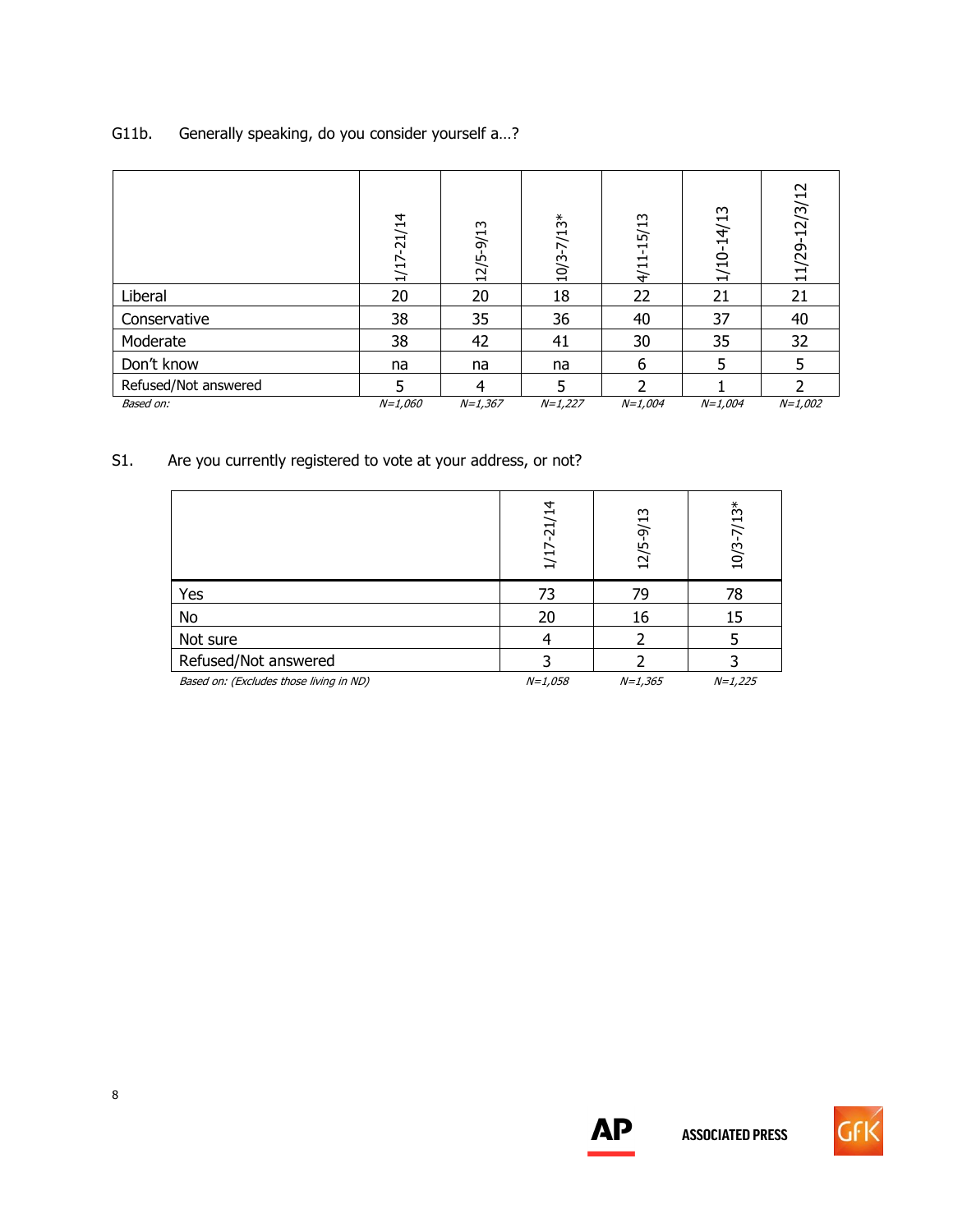## S2. How often would you say you vote?

|                             | 1/17-21/14 | 12/5-9/13      | $10/3 - 7/13*$ |
|-----------------------------|------------|----------------|----------------|
| <b>Always/Nearly always</b> | 63         | 67             | 68             |
| Always                      | 35         | 38             | 40             |
| Nearly always               | 28         | 29             | 29             |
| In about half of elections  | 8          | 11             | 10             |
| Seldom/Never                | 26         | 21             | 20             |
| Seldom                      | 9          | 8              |                |
| Never                       | 17         | 13             | 13             |
| Refused/Not answered        | 3          | $\overline{2}$ | 3              |
| Based on:                   | $N=1,060$  | $N=1,367$      | $N=1,227$      |

S5. How much interest do you have in following news about politics and elections?

|                                | 1/17-21/14 | 12/5-9/13 | $10/3 - 7/13*$ |
|--------------------------------|------------|-----------|----------------|
|                                |            |           |                |
| A great deal/Quite a bit       | 42         | 43        | 48             |
| A great deal                   | 14         | 14        | 16             |
| Quite a bit                    | 28         | 29        | 32             |
| <b>Only some</b>               | 26         | 31        | 39             |
| Very little/No interest at all | 29         | 24        | 28             |
| Very little                    | 15         | 14        | 12             |
| No interest at all             | 14         | 10        | 10             |
| Refused/Not answered           | 3          | 2         | 3              |
| Based on:                      | $N=1,060$  | $N=1,367$ | $N=1,227$      |



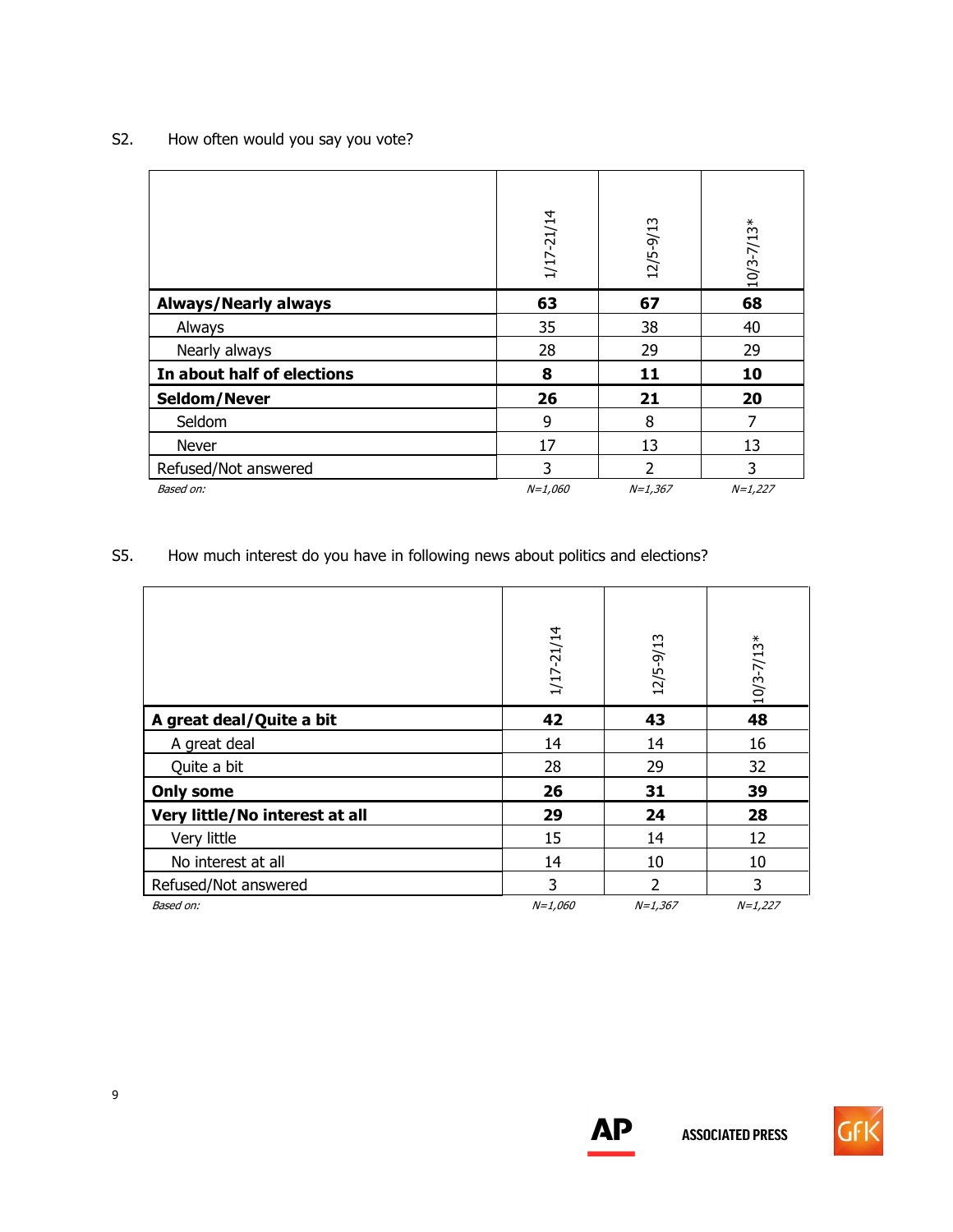#### DM5. Which one of the following best describes where you live? [READ EACH ITEM]

| Urban area           | 25             |
|----------------------|----------------|
| Suburban area        | 50             |
| Rural area           | つつ             |
| Refused/Not Answered |                |
| Based on:            | <i>N=1,060</i> |

#### DM12. Do you consider yourself a born-again or evangelical Christian, or not?

| Yes, born-again/evangelical | מכ             |
|-----------------------------|----------------|
| No                          | 6.             |
| Refused/Not Answered        |                |
| Based on:                   | <i>N=1.060</i> |

#### DM13. What is your religious preference?

| Protestant                             | 24             |
|----------------------------------------|----------------|
| Catholic                               | 24             |
| Mormon                                 | 3              |
| <b>Jewish</b>                          |                |
| Muslim                                 |                |
| Other religion                         | 16             |
| Don't belong to religious denomination | 28             |
| Refused/Not Answered                   |                |
| Based on:                              | <i>N=1,060</i> |

## DM14. [IF "OTHER RELIGION" IN DM13, ASK:] Do you consider yourself a Christian, or not?

| Yes, a Christian     |           |
|----------------------|-----------|
| No, not a Christian  | 14        |
| Refused/Not Answered |           |
| Based on:            | $N = 150$ |



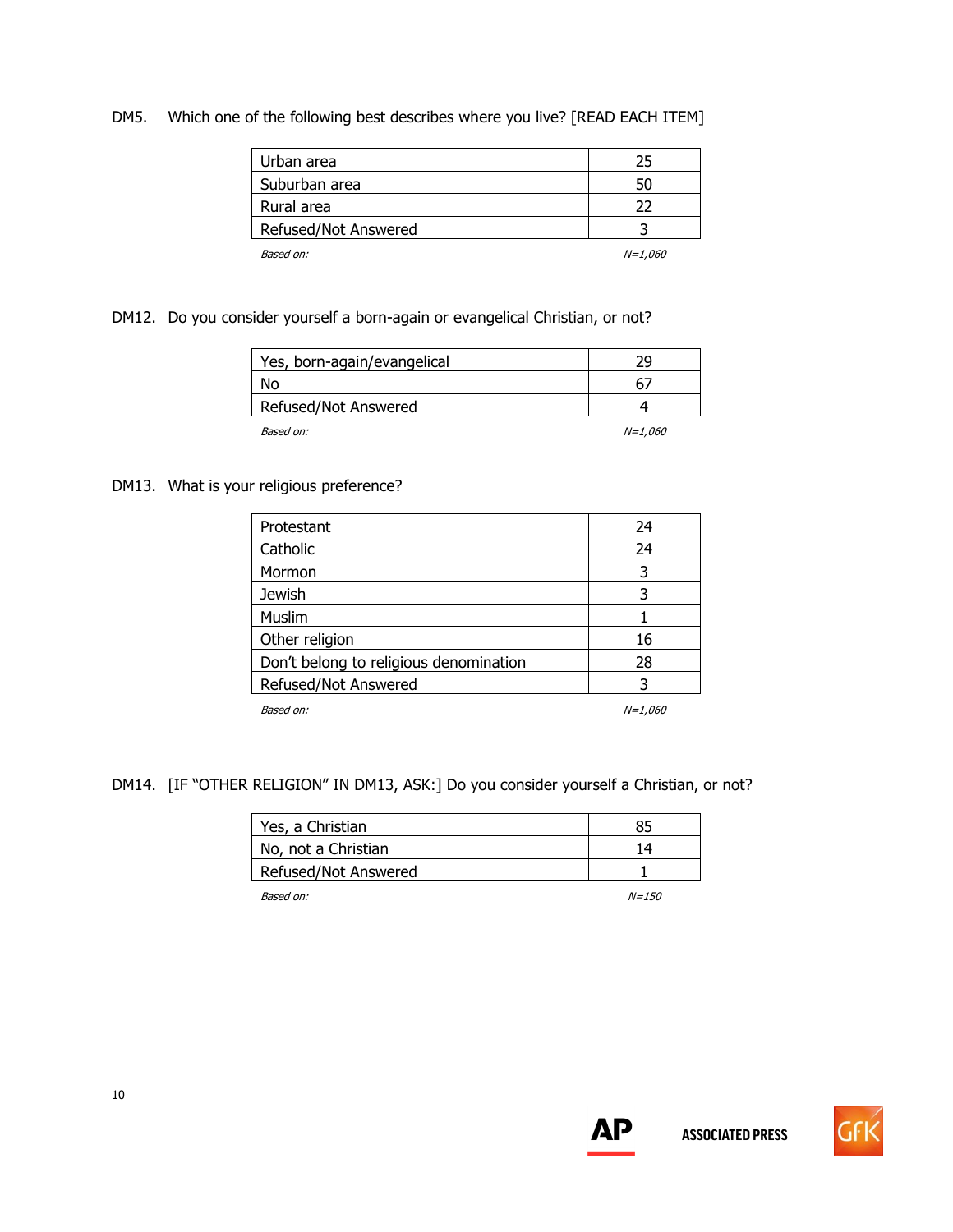## DM15. Aside from weddings and funerals, how often do you attend religious services?

| Never                              | 31             |
|------------------------------------|----------------|
| Less often than a few times a year | 18             |
| A few times a year                 | 11             |
| Once or twice a month              |                |
| Once a week                        | 18             |
| More than once a week              | 11             |
| Refused/Not Answered               |                |
| Based on:                          | <i>N=1,060</i> |

## DM7. Are you the parent or guardian of one or more children under the age of 18, or not?

| חר |
|----|
| 69 |
|    |
|    |

Based on:  $N=1,060$ 

## PPEDUCAT (4 category)

| Less than high school       |                |
|-----------------------------|----------------|
| High school                 |                |
| Some college                | 28             |
| Bachelor's degree or higher | 28             |
| Based on:                   | <i>N=1,060</i> |

#### PPETHM

| White, Non-Hispanic    | 65             |
|------------------------|----------------|
| Black, Non-Hispanic    | 12             |
| Other, Non-Hispanic    |                |
| Hispanic               | 14             |
| 2+ Races, Non-Hispanic |                |
| Based on:              | <i>N=1.060</i> |



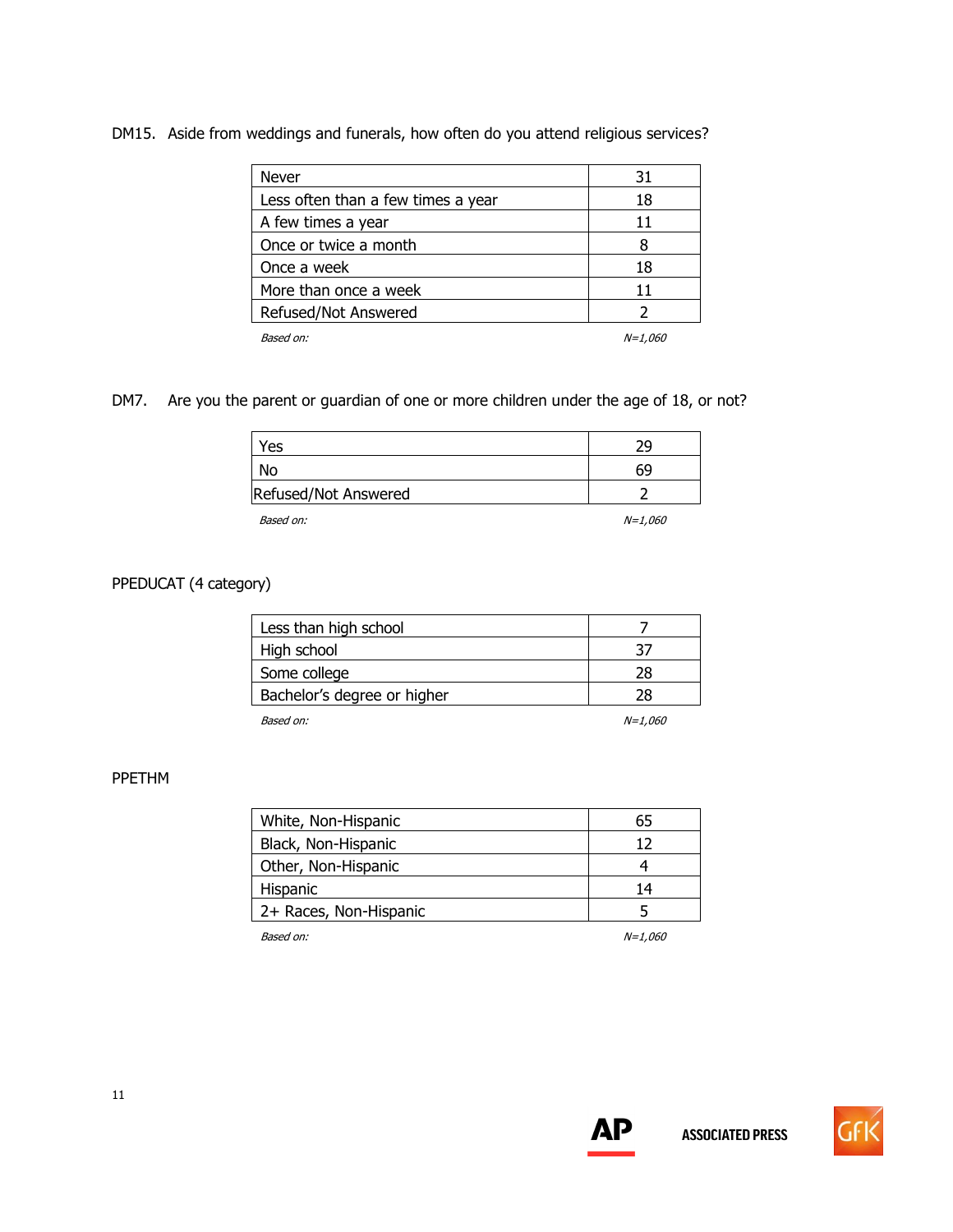#### PPGENDER

| Male      | 48        |
|-----------|-----------|
| Female    | ᄗ         |
| Based on: | $N=1,060$ |

## PPWORK

| Working $-$ as a paid employee                 | 51             |
|------------------------------------------------|----------------|
| Working $-$ self-employed                      |                |
| Not working $-$ on temporary layoff from a job |                |
| Not working $-$ looking for work               |                |
| Not working $-$ retired                        | 17             |
| Not working $-$ disabled                       | 8              |
| Not working - other                            | 10             |
| Based on:                                      | <i>N=1.060</i> |

PPAGE

| Age group: |    |
|------------|----|
| 18-29      |    |
| 30-49      | 21 |
| $50 - 64$  | 26 |
| $65+$      | 18 |

Based on:  $N=1,060$ 



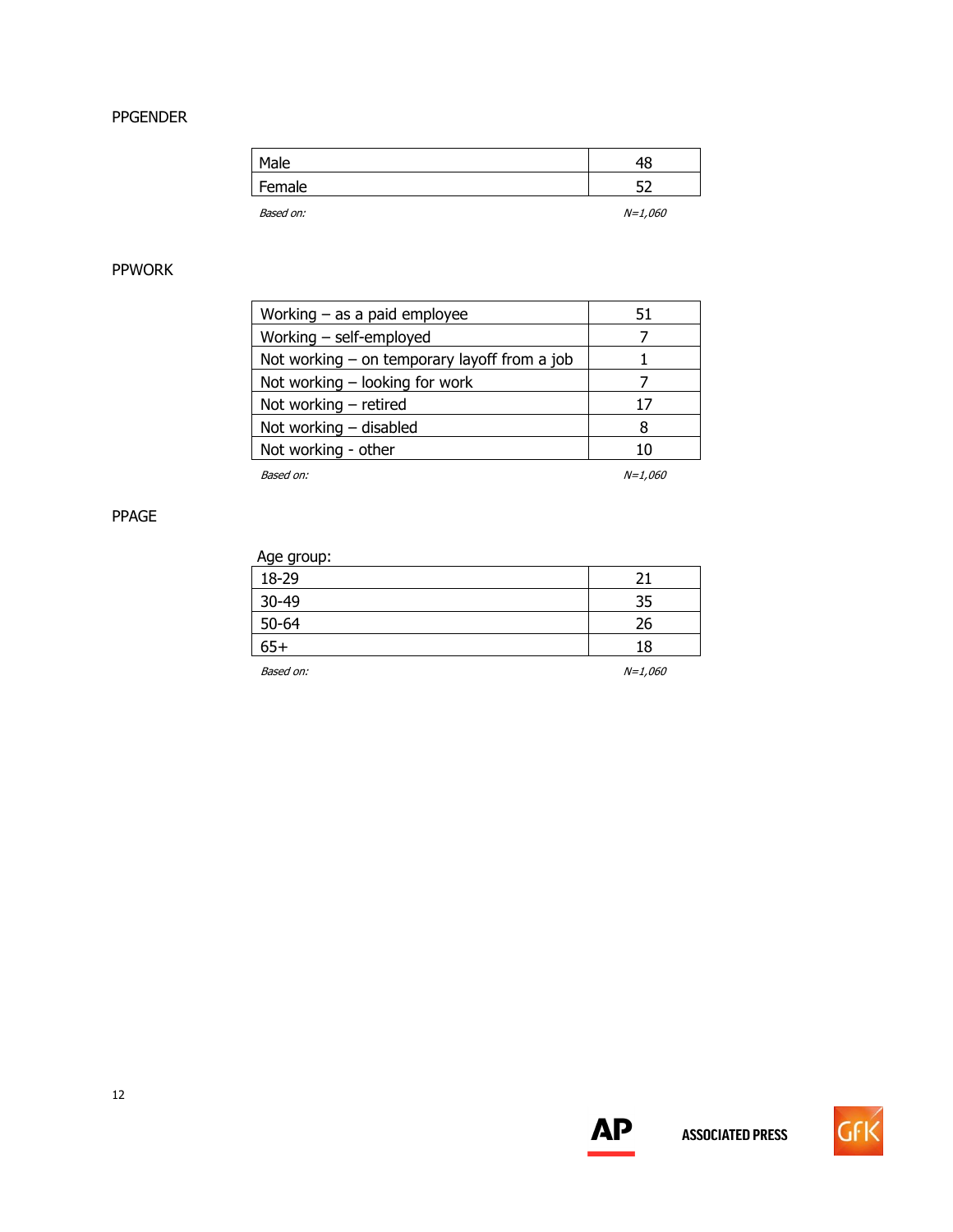DM20. And in which group does your total household [IF SINGLE: "PERSONAL"] income fall? [READ LIST]

| Under \$10,000               | q              |
|------------------------------|----------------|
| \$10,000 to under \$20,000   | 10             |
| \$20,000 to under \$30,000   | 8              |
| \$30,000 to under \$40,000   | 13             |
| \$40,000 to under \$50,000   | 8              |
| \$50,000 to under \$75,000   | 18             |
| \$75,000 to under \$100,000  | 13             |
| \$100,000 to under \$150,000 | 14             |
| \$150,000 or more            | 8              |
| Based on:                    | <i>N=1.060</i> |

CENSUS REGION:

| Northeast | 19        |
|-----------|-----------|
| Midwest   | 22        |
| South     | 38        |
| West      | 22        |
| Based on: | $N=1,060$ |